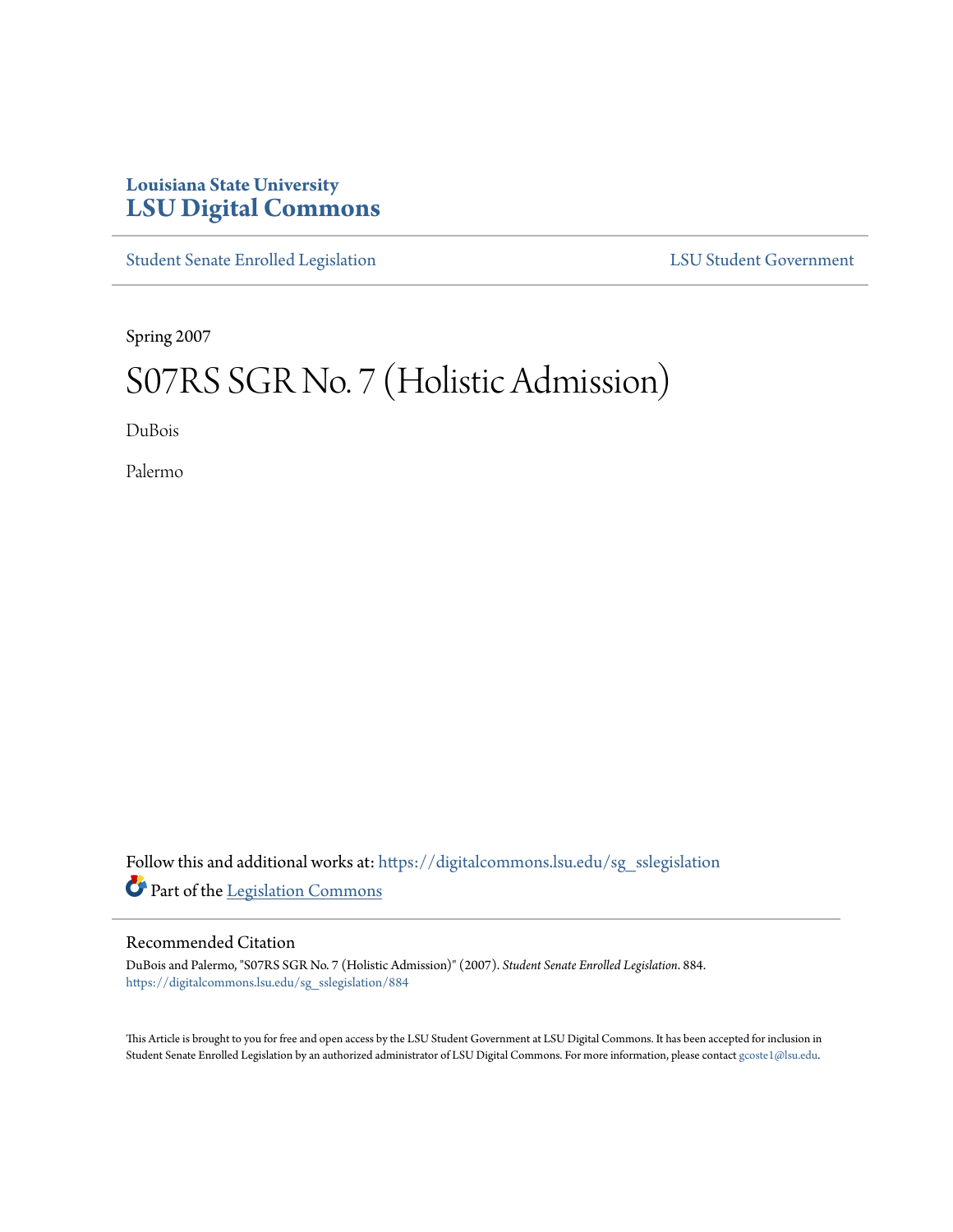|                | STUDENT GOVERNMENT                    | <b>ENROLLED</b>                                                 |
|----------------|---------------------------------------|-----------------------------------------------------------------|
| $\frac{1}{2}$  | LOUISIANA STATE UNIVERSITY            |                                                                 |
| $\overline{4}$ | <b>STUDENT SENATE</b>                 |                                                                 |
| 5              | So7RS                                 |                                                                 |
| 6              | SGR No. 7                             |                                                                 |
| $\overline{7}$ | <b>BY: SENATOR DUBOIS AND PALERMO</b> |                                                                 |
|                |                                       |                                                                 |
| $\,8\,$        |                                       | <b>A RESOLUTION</b>                                             |
| 9              |                                       | TO PROMOTE AND ENCOURAGE A MORE HOLISTIC MODEL FOR ADMISSION TO |
| 10             |                                       | <b>LOUISIANA STATE UNIVERSITY</b>                               |
| 11             |                                       |                                                                 |
| 12             | <b>PARAGRAPH 1:</b>                   | WHEREAS, IT IS LSU'S RESPONSIBILITY AS LOUISIANA'S FLAGSHIP     |
| 13             |                                       | UNIVERSITY TO PROVIDE NATIONALLY COMPETITIVE                    |
| 14             |                                       | UNDERGRADUATE PROGRAMS AND EXPRIENCES FOR ITS                   |
| 15             |                                       | STUDENTS, AND;                                                  |
| 16             | <b>PARAGRAPH 2:</b>                   | WHEREAS, LSU HAS STEADILY RAISED ITS ADMISSION                  |
| 17             |                                       | REEQUIREMENTS SIX TIMES DURING THE LAST 18 YEARS                |
| 18             |                                       | INCLUDING THREE TIMES DURING THE LAST SIX YEARS, THUS           |
| 19             |                                       | RAISING EXPECTATIONS FOR UNDERGRADUATE PREPARATION              |
| 20             |                                       | AND PERFORMANCE WHICH LEADS TO A STRONGER STUDENT               |
| 21             |                                       | BODY, AND;                                                      |
| 22             | <b>PARAGRAPH 3:</b>                   | WHEREAS, ONE OF THE ACTIONS INCLUDED IN LSU'S NATIONAL          |
|                |                                       | FLAGSHIP AGENDA IS TO INCREASE UNDERGRADUATE ADMISSION          |
| 23             |                                       |                                                                 |
| 24             |                                       | STANDARDS AND TO MOVE TO A MORE COMPETITIVE AND                 |
| 25             |                                       | HOLISTIC ADMISSION MODEL THAT WILL PROVIDE MORE                 |
| 26             |                                       | FLEXIBILITY FOR LSU TO RECRUIT AND RETAIN TOP STUDENTS,         |
| 27             |                                       | AND;                                                            |
| 28             | PARAGRAPH 4:                          | WHEREAS, A REVIEW OF ADMISSION MODELS AT NATIONAL PEER          |
| 29             |                                       | INSTITUTIONS SHOWED LSU AS THE ONLY INSTITUTION WITH            |
| 30             |                                       | SPECIFICALLY STATED 'AUTOMATIC' ADMISSION REQUIREMENTS,         |
| 31             |                                       | AND;                                                            |
| 32             | PARAGRAPH 5:                          | WHEREAS, STANDARDS COULD BE MORE REASONABLY APPLIED BY          |
| 33             |                                       | MAINTAINING THE SAME MINIMUM EXPECTATIONS FOR                   |
| 34             |                                       | CONSIDERATION (22 ACT AND 3.0 GPA ON THE LSU CORE)              |
| 35             |                                       | WHILE LEAVING THE SIZE AND MAKEUP OF THE ADMITTED CLASS         |
| 36             |                                       | SUBJECT TO THE NEEDS OF THE UNIVERSITY. AN EXAMPLE OF           |
| 37             |                                       | THE ADMISSION MODEL, FOR FALL 2007, WOULD BE:                   |
| 38             |                                       | LSU WILL CONSIDER THE TOTAL HIGH SCHOOL RECORD:                 |
| 39             |                                       | RIGOR OF COURSES COMPLETED, GRADES, TEST SCORES,                |
| 40             |                                       | EDUCATIONAL OBJECTIVES, AND EXPERIENCES. FOR                    |
| 41             |                                       | INSTANCE, COMPLETION OF AP (ADVANCED PLACEMENT)                 |
| 42             |                                       | OR IB (INTERNATIONAL BACCALAUREATE) COURSES WILL                |
|                |                                       |                                                                 |
| 43             |                                       | BE CONSIDERED ALONG WITH SCHOOL LEADERSHIP AND                  |
| 44             |                                       | BREADTH OF EXPERIENCES IN AND OUT OF THE                        |
| 45             |                                       | CLASSROOM. APPLICANTS SHOULD HAVE COMPLETED THE                 |
| 46             |                                       | 18 UNITS OF COLLEGE-PREPARATORY HIGH SCHOOL                     |
| 47             |                                       | COURSES AS OUTLINED IN THE LSU CORE. STUDENTS                   |
| 48             |                                       | MUST BE ELIGIBLE TO ENROLL IN UNIVERSITY-LEVEL                  |
| 49             |                                       | ENGLISH AND MATHEMATICS COURSES, AS EVIDENCED BY A              |
| 50             |                                       | MINIMUM SAT VERBAL SCORE OF 450 (ACT ENGLISH                    |
| 51             |                                       | SUBSCORE OF 18) AND A MINIMUM SAT MATH SCORE OF                 |
| 52             |                                       | 440 (ACT MATH SUBSCORE OF 18). PREFERENCE FOR                   |
| 53             |                                       | ADMISSION TO LSU WILL BE GIVEN TO THOSE STUDENTS                |
| 54             |                                       | WHOSE CREDENTIALS INDICATE THE GREATEST PROMISE                 |
| 55             |                                       | OF ACADEMIC SUCCESS AND THE GREATEST POTENTIAL                  |
|                |                                       |                                                                 |